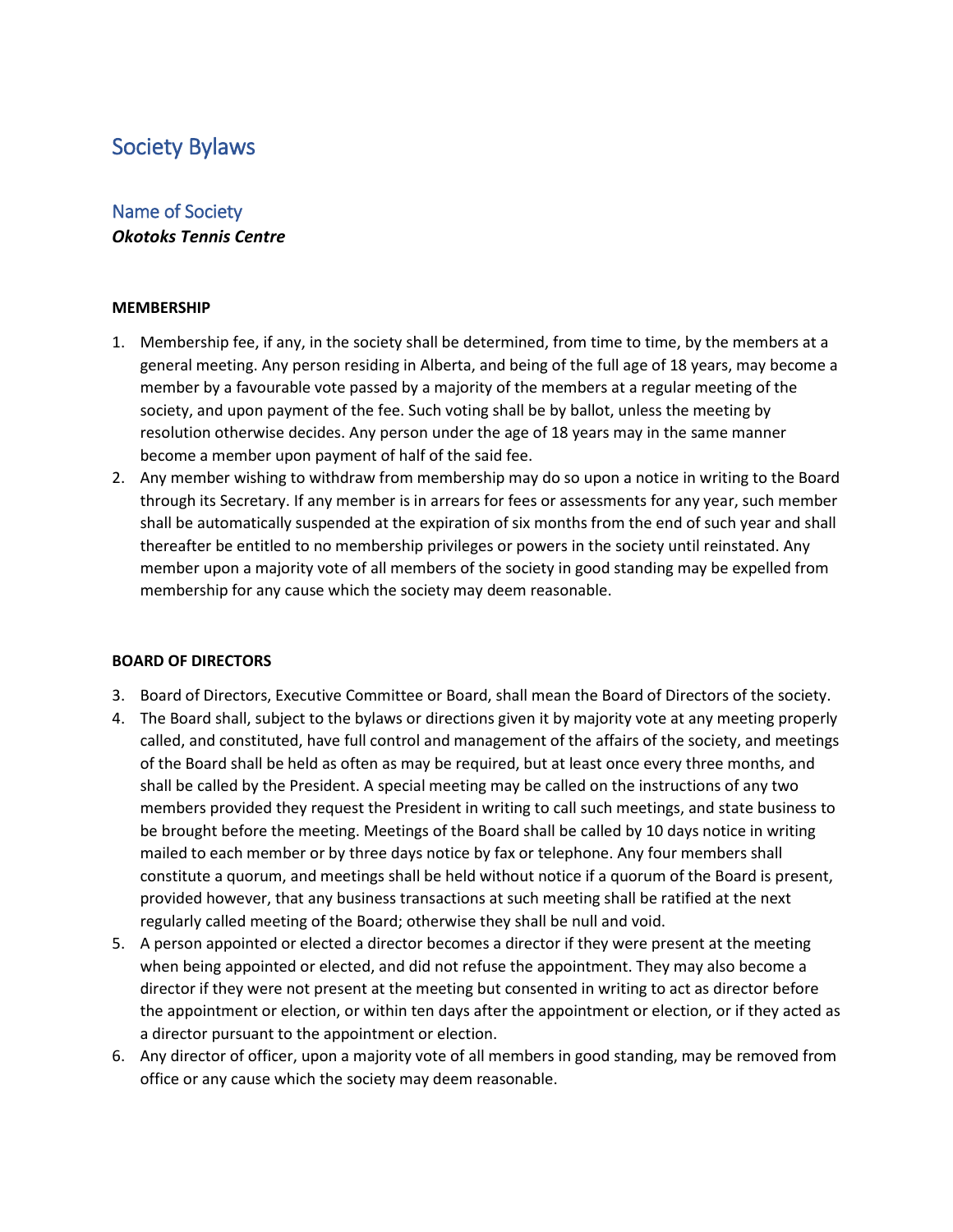# **PRESIDENT**

7. The President shall be ex-officio a member of all Committees. He/she shall, when present, preside at all meetings of the society and of the Board. In his/her absence, the Vice-President shall preside at any such meetings. In the absence of both, a chairperson may be elected at the meeting to preside.

# **SECRETARY**

- 8. It shall be the duty of the secretary to attend all meetings of the society and of the Board, and to keep accurate minutes of the same. He/she shall have charge of the Seal of the society which whenever used shall be authenticated by the signature of the Secretary and the President, or, in the case of the death or inability of either to act, by the Vice-President. In case of the absence of the Secretary, his/her duties shall be discharged by such officer as may be appointed by the Board. The Secretary shall have charge of all the correspondence of the society and be under the direction of the President and the Board.
- 9. The Secretary shall also keep a record of all the members of the society and their addresses, send all notices of the various meetings as required, and collect and receive the annual dues or assessments levied by the society. Such monies shall be promptly turned over to the Treasurer for deposit in a Bank, Trust Company, Credit Union or Treasury Branch as required.

# **TREASURER**

10. The Treasurer shall receive all monies paid to the society and be responsible for the deposit of same in whatever Bank, Trust Company, Credit Union or Treasury Branch the Board may order. He/she shall properly account for the funds of the society and keep such books as may be directed. He/she shall present a full detailed account of receipts and disbursements to the Board whenever requested and shall prepare for submission to the Annual Meeting a statement duly audited of the financial position of the society and submit a copy of same to the Secretary for the records of the society. The Office of the Secretary and Treasurer may be filled by one person if any annual meeting for the election of officers shall so decide.

#### **AUDITING**

- 11. The books, accounts and records of the Secretary and Treasurer shall be audited at least once each year by a duly qualified accountant or by two members of the society elected for that purpose at the Annual Meeting. A complete and proper statement of the standing of the books for the previous year shall be submitted by such auditor at the Annual Meeting of the society. The fiscal year end of the society in each year shall be September 30.
- 12. The books and records of the society may be inspected by any member of the society at the annual meeting or at anytime upon giving reasonable notice and arranging a time satisfactory to the officer or officers having charge of same. Each member of the Board shall at all times have access to such books and records.